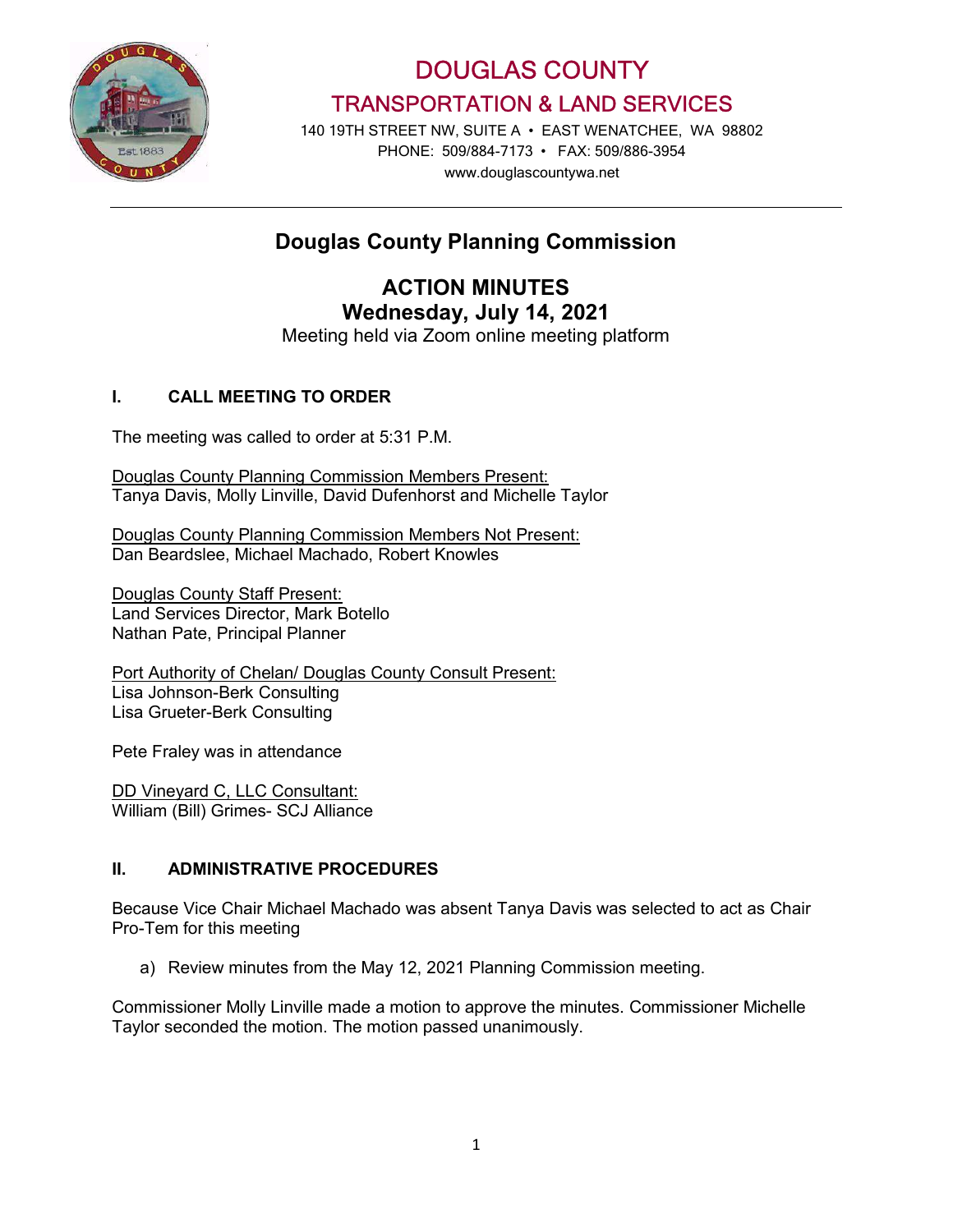#### III. CITIZEN COMMENT - None

#### IV. OLD BUSINESS -

Commissioner Taylor had questions on the proposed City of East Wenatchee Code text amendments, which was presented and discussed with Curtis Lillquist at the May  $12<sup>th</sup>$  Planning Commission Meeting. Director Botello stated he will look into this and get back to the Planning Commissioners.

#### V. NEW BUSINESS -

Prior to the Planning Commissionion meeting, Director Botello stated that the DD Vineyard C, LLC change application is Commissioner Dufenhorst proposal. He also stated that Commissioner Dufenhorst will have to recuse himself from his application proposal and from any discussion.

Director Botello also stated that Commissioner Taylor is an employee of Northwest Geodimensions and they are the surveying company for DD Vineyard C, LLC. Director Botello stated that there would be not conflict with Commissioner Taylor participating on the DD Vineyards C workshop.

a. A workshop for property to be added to the Pangborn Industrial Service Boundary. This includes identified parcels to the west and southeast of current boundaries, as identified Douglas County Parcel's 22210840024, 22210840010, 22210840011, 42900800302, 42900800400, 42900800500, 42900800600, 42900800700, 42900801000, 42900800900, 42900800800, 42900802100, 22211530011, 22211520012, 22211530011, 22211530017, 22211530019, 22212220005, 22212220008, 22212220008 and portion of 22212220005 and properties owned by 22210840018, 22210840019 also ad depicted on attached map. Approximately 83 acres will be added to the Pangborn Industrial Service Area (PISA). This amends the County Comprehensive Plan, the PISA UGA boundaries, associated zoning, and all associated ordinances such as the PISA Planned Action Ordinance (2012). There are approximately 3 acres zoned Rural Resource 5 (RR-5) with proposed classification as General Industrial (I-G). There are approximately 80 acres zoned as Commercial Agriculture (AC-10) which will be de-designated for agricultural use with proposed classification as General Industrial (I-G). From the 83 total acres being added to the PISA boundary, approximately 61.5 acres will become part of Pangborn runway and protective zones for Pangborn Memorial Airport and owned by the Chelan Douglas Regional Port Authority, not further developed for industrial purposes.

Director Botello provided a brief overview of the zone change proposal and he also introduced the Port Authority of Chelan / Douglas County consultants Lisa Grueter and Lisa Johnson both of Berk Consulting.

Lisa Johnson briefly discussed the Pangborn Industrial Service Area Expansion (PISA), and the Industrial Land Capacity Analysis. She also stated that the expansion analysis reflects the methodology of the 2018 land capacity analysis. This would provide consistency between the 2018 and the 2021 industrial expansion. She also stated that this proposal will require a dedesignation of commercial agricultural lands. The de-designation will be presented at the August Planning Commission meeting.